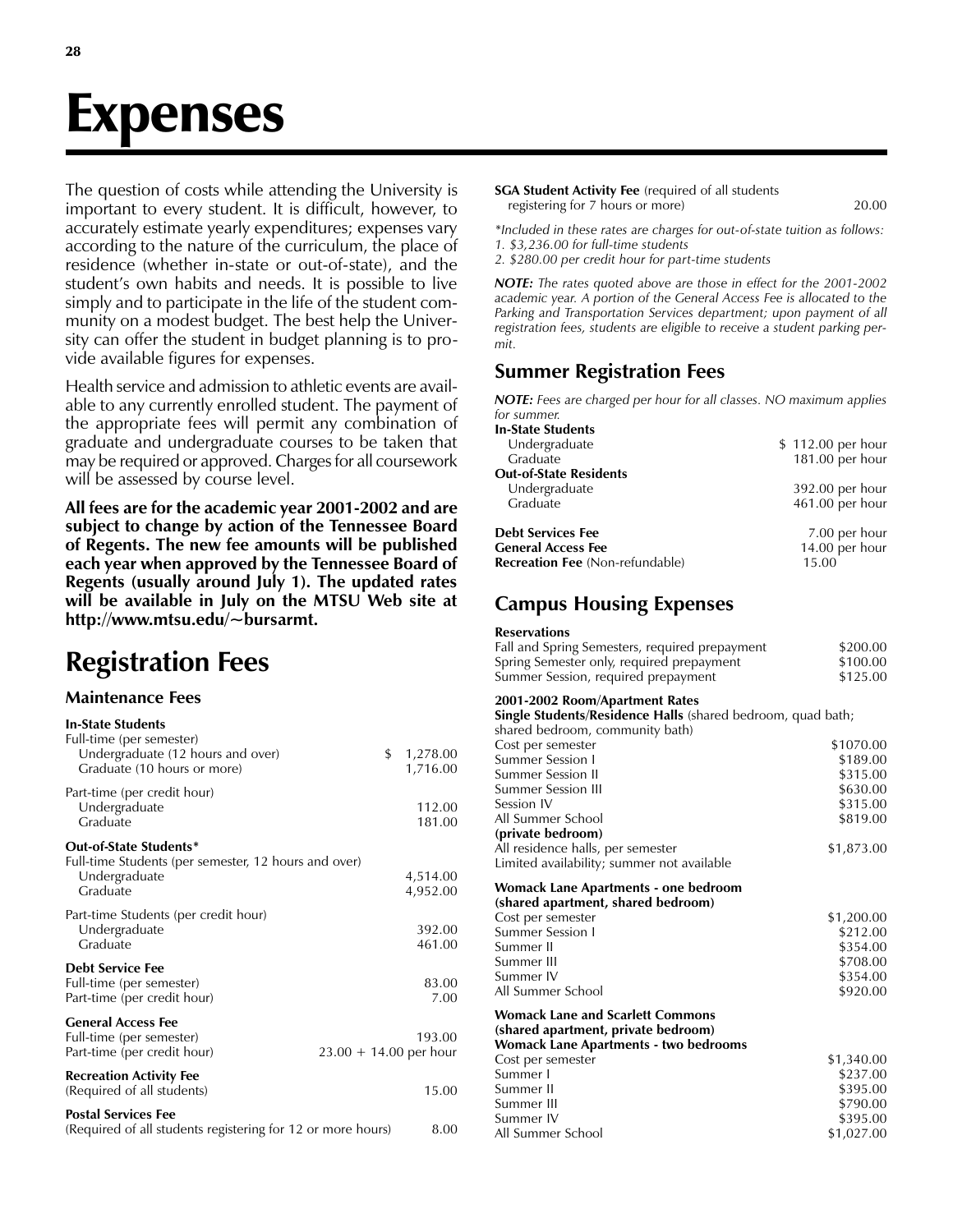| <b>Scarlett Commons</b> |            |
|-------------------------|------------|
| Cost per semester       | \$2,200.00 |
| Summer I                | \$73.00    |
| Summer II               | \$121.00   |
| Summer III              | \$242.00   |
| Summer IV               | \$121.00   |
| All Summer School       | \$315.00   |

### Womack Lane Apartments - Families

| (one bedroom, unfurnished)    |            |
|-------------------------------|------------|
| Cost per semester             | \$2,080.00 |
| Summer I                      | \$367.00   |
| Summer II                     | \$612.00   |
| Summer III                    | \$1,224.00 |
| Summer IV                     | \$612.00   |
| All Summer School             | \$1,591.00 |
| (one bedroom, semi-furnished) |            |
| Cost per semester             | \$2,400.00 |
| Summer I                      | \$424.00   |
| Summer II                     | \$708.00   |
| Summer III                    | \$1416.00  |
| Summer IV                     | \$708.00   |
| All Summer School             | \$1,840.00 |
| (two bedroom, unfurnished)    |            |
| Cost per semester             | \$2,370.00 |
| Summer I                      | \$419.00   |
| Summer II                     | \$697.00   |
| Summer III                    | \$1,394.00 |
| Summer IV                     | \$697.00   |
| All Summer School             | \$1,813.00 |
| (two bedroom, semi-furnished) |            |
| Cost per semester             | \$2,680.00 |
| Summer I                      | \$474.00   |
| Summer II                     | \$790.00   |
| Summer III                    | \$1,580.00 |
| Summer IV                     | \$790.00   |
| All Summer School             | \$2,054.00 |

NOTE: Room rents are subject to change by action of the Tennessee Board of Regents. Each student will pay the amount in effect at the time of registration. Apartment summer sessions noted with an asterisk are available only to those residents who have signed a license agreement and made prepayments for the subsequent academic year beginning in August. Residence hall summer sessions are restricted to specific locations. The University reserves the right to correct errors in student fee assessments and charges which are discovered subsequent to initial billings and fee statements.

# Other Applicable Charges

| Admission application fee                                  |       |
|------------------------------------------------------------|-------|
| Undergraduate                                              | 15.00 |
| Graduate                                                   | 25.00 |
| International                                              | 30.00 |
| Automobile registration—academic year:                     |       |
| Faculty/administration/staff                               | 65.00 |
| Employees with disabilities                                | 10.00 |
| Student permits*                                           | n/c   |
| Automobile registration—summer only:                       |       |
| Faculty/administration/staff                               | 33.00 |
| Student permits                                            | 23.00 |
| Employees with disabilities                                | 5.00  |
| Diploma insert (after the first)                           | 10.00 |
| Dissertation binding (1 original and 4 copies)             |       |
| and microfilming (doctor's degree)                         | 91.00 |
| Thesis binding (master's degree) (1 original and 3 copies) | 37.00 |
| Extra copy thesis (or dissertation binding)                | 9.20  |

| Graduate entrance tests:                           |         |
|----------------------------------------------------|---------|
| Miller Analogies                                   | 42.00   |
| Graduate Record Exam-subject                       | 130.00  |
| ID card replacement                                | 10.00   |
| Music, individual instruction, 2 lessons each week | 110.00  |
| 1 lesson each week                                 | 55.00   |
| Post Office box rent each semester (required of    |         |
| all students registering for 12 hours or more)     | 8.00    |
| Nursery school, semester                           |         |
| Infants and toddlers, 2 days/week                  | 150.00  |
| Pre-school (4 days per week)                       | 240.00  |
| Day Care Fees (per week)                           |         |
| Full-time (M-F)                                    | \$60.00 |
| Part-time (MWF)                                    | \$36.00 |
| Part-time (TTH)                                    | \$24.00 |
|                                                    |         |

\*A portion of the general access fee is allocated to the Parking and Transportation and Services Department; upon payment of all registration fees, students are eligible to receive a student parking permit.

No student will be allowed to pre-register, register, or receive a grade report or transcript of credits until all accounts are settled. A student will not be officially enrolled until all fees are cleared through the Business Office.

## Late Registration

Students who complete registration (including the payment of fees) during the late registration period will be charged a \$50.00 late fee.

## Matriculation Fee for Incompletes

If a student receives an "I" for a course, he or she need not re-register or pay fees for the course every semester until the course is completed. Such students should work only with the course instructor to complete grade requirements.

## Returned Checks

Acknowledged bank errors excepted, a \$20.00 service charge will be assessed for each bad check, whether given in payment of fees, for purchase of books, cashed by the University for the personal convenience of the student, or for any other reason. The University will decline to accept checks from any student who has checks returned by the bank more than once. A \$50.00 late registration fee may be assessed for any bad check given in payment of registration fees.

## Automobiles

All privately-owned or operated vehicles for use on the campus must be registered annually with Parking and Transportation Services and must display an official registration permit. (See above for charges.) For more information or clarification, please refer to Traffic and Parking Regulations, available in the Parking and Transportation Services Office.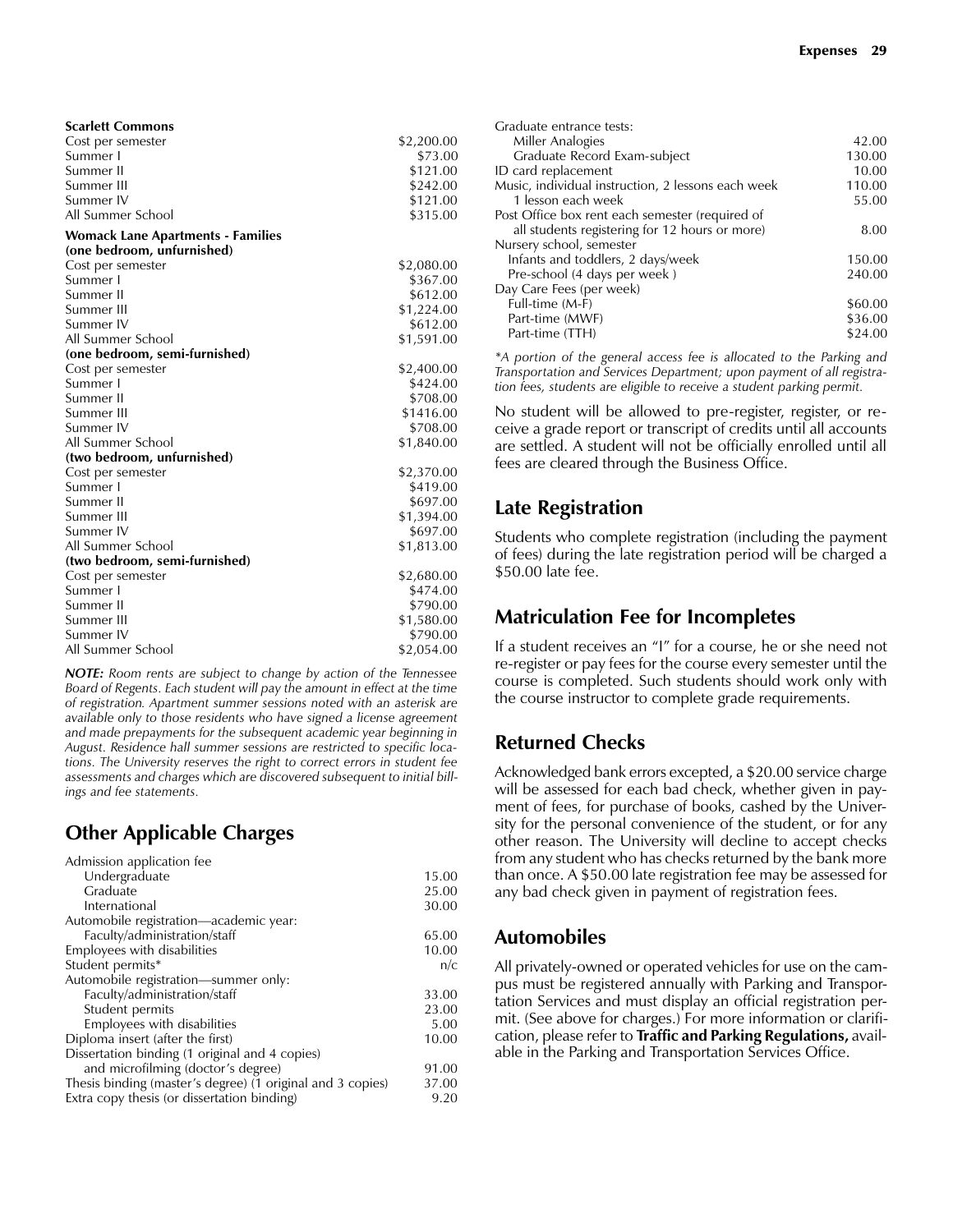# Auditing Charges

An auditor is one who enrolls and participates in a course without expectation of receiving academic credit. The same registration procedure is followed and the same fees charged as for courses taken for credit. An audited course is not applicable to any degree or certification program.

Regular class attendance is expected. Other course requirements, which may be obtained in writing from the instructor, will vary depending upon the nature of the course. Students interested in auditing a course should discuss course requirements prior to enrolling. Failure to meet course requirements may result in the auditor's being withdrawn from the course at the request of the instructor. A successful audit will be recorded on the transcript with the designation NC.

A change from audit to credit or credit to audit must be processed by the last day to add a class.

Persons 60 years of age or older or disabled persons suffering from a permanent total disability which totally incapacitates such persons from working at an occupation which results in an income (T.C.A., Section 49-7-113) who are domiciled in Tennessee may audit courses at any state-supported college or university without paying tuition charges. Registration under this program is on a space-available basis; therefore, students cannot priority register. Class selection should be processed on the first day of classes for the term or session. Proof of age or disability must be provided.

# 65-Year-Old/Disabled Credit Student

Persons 65 years of age or older or disabled persons suffering from a permanent total disability which totally incapacitates such persons from working at an occupation which results in an income (T.C.A., Section 49-7-113) who are domiciled in Tennessee may register for classes for credit by paying a service fee not to exceed \$75 per semester. Registration under this program is on a space-available basis; therefore students cannot priority register. Class selection should be processed on the first day of classes for the term or session. No late fee is charged. An application fee is required. In addition, the applicant must be eligible for admission and submit proof of age or disability.

# Additional Charges

The University reserves the right to increase the charges listed herein or to add new ones whenever such increases or additions are found to be necessary.

# Board

All freshman men and women living in the residence halls during fall and spring semesters will be required to participate in a freshman meal plan. All other students may secure meals in the University cafeterias or grill either through optional meal plans available from the food service or a mealto-meal cash basis.

# Deferred Payment Plan

Although all charges are due and payable in full at the beginning of each term, students in good financial standing at MTSU may defer payment of up to 50 percent of their registration, housing, and freshmen meal plan fees for the fall and spring semesters. To be eligible for the Deferred Payment Plan, each participant must make a minimum down payment of 50 percent of the registration fees, residence hall rent, and freshmen meal plan costs. **The balance due must** be \$400 or more after all discounts, waivers, financial aid, and other credits are applied. A student who fails to make timely payments in a previous term may be denied the right to participate in the deferred payment plan in future enrollment periods. A student who is denied participation may be allowed to participate again only after completion of payment in full for two consecutive terms which allow deferments (fall or spring terms). Any student who makes payment with a check which is subsequently returned will be denied participation in the Deferred Payment Plan in all future terms.

The amount deferred will be payable in two monthly installments. For the fall term, installment payments are due by **October 1** and **November 1**. Payments for the spring term are due **March 1** and **April 1.** The University is not obligated to send reminder notices before the payment is due. Participants in this plan must apply all discounts, waivers, credits, and financial aid, including student loans, toward payment of registration fees before a deferment will be considered. Financial aid and other credits received after the initial payment will be applied to the remaining balance, and future amounts due will be recomputed. No refunds can be made until all fees are paid in full. Students who participate in the Deferred Payment Plan may not pay housing charges in installments in the same term. Students must select either the Deferred Payment Plan or the Housing Deferment Plan. **Stu**dents will not be withdrawn for failure to pay the second or third payments. However, the balance must be paid in full before the student can pre-register for future terms even if preregistration is prior to the due date.

Each participant will be charged a \$25.00 service fee each term to defray administrative costs. This fee is payable along with the 50 percent down payment on or before the registration fee payment deadline. An additional late payment charge of \$25 will be assessed for each installment not paid on or before the tenth day of the month that a payment is due. Students who make payments with checks that are returned will be charged a \$20 return check service fee as well as any applicable late fees.

If a payment is not received in the Business Office by the scheduled payment due date, the University will withhold all services from the student, including grades, transcripts, and future registration until the fees have been paid in full including any assessed late fees.

All existing rules and policies pertaining to returned checks, refunds, withdrawals, dropped classes, and collection costs are applicable to the Deferred Payment Plan.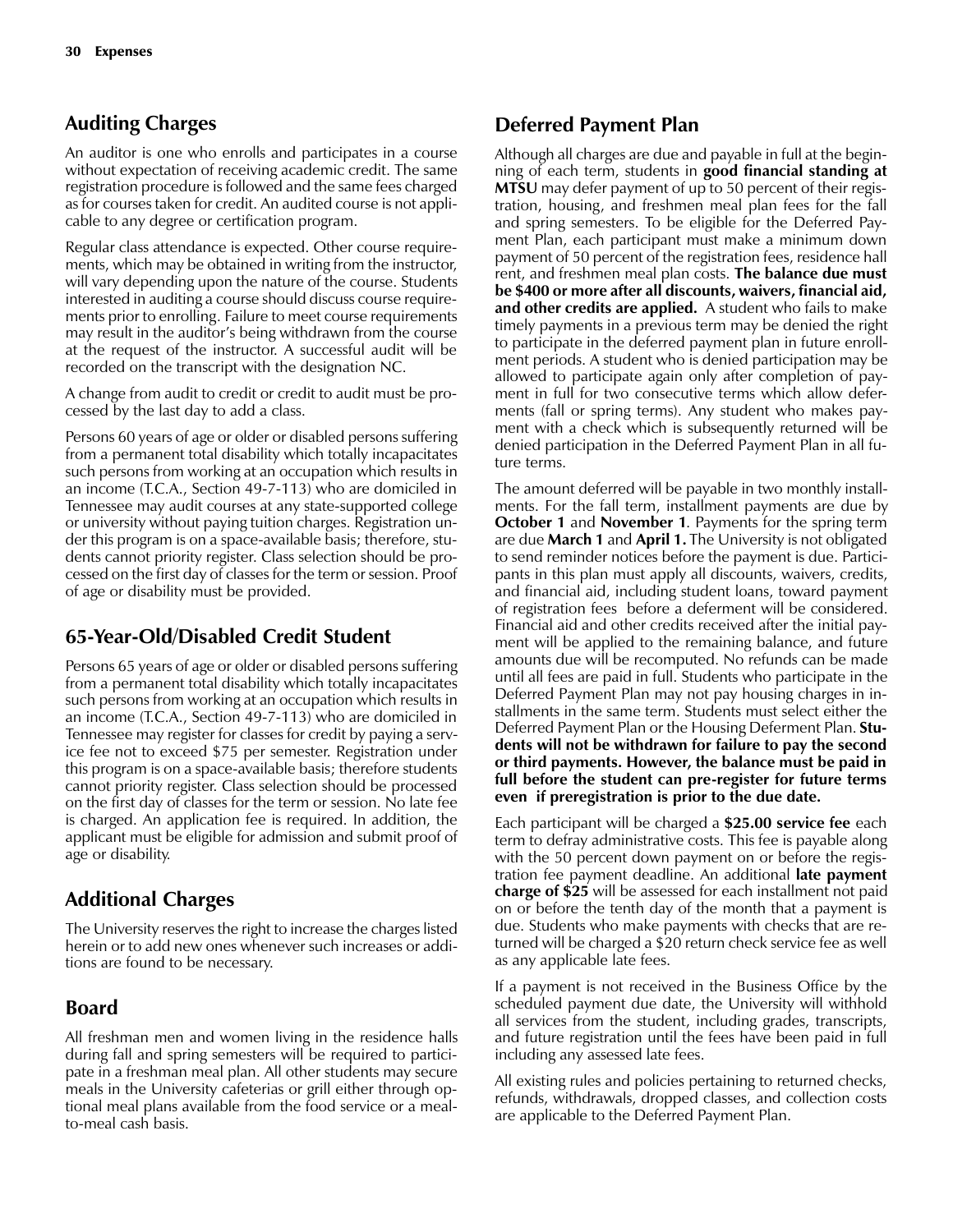Payment of the minimum amount due on the Deferred Payment Plan finalizes registration. The class schedule will not be dropped. It is not necessary to also confirm on TRAM or WebMT. The Deferred Payment Plan service fee, late fee, and minimum amount are effective for 2000-2001 and are subject to change in future terms.

Additional fees for classes added after fee payment are due before the late registration fee payment deadline. Any unpaid fees after this date will be processed as a deferred payment. The \$25 Deferred Payment Plan service fee and any applicable \$25 late payment fees will be charged.

Questions regarding the Deferred Payment Plan should be directed to the Bursar's Office at  $(615)$  898-2761.

# Refund of Fees

NOTE: No refund of housing fees, registration, or other fees will be made to students who are dismissed or suspended.

# Fall and Spring Semesters\*

Those students who withdraw from the University within 14 calendar days after the beginning of classes for the fall and spring terms will be refunded 75% of their maintenance fees, debt service fee, general access fee, or music fees (if any). Those withdrawing after the 14th day but before 25% of the time period covered by the term has passed will be refunded 25% of their fees. No refunds will be made beyond the 25% period. Specific dates for each term are given in the class schedule book for that term. The same refund schedule applies to students who drop to an hourly load below full-time. The percentage then applies to the difference between the new fees calculated on an hourly basis and actual fees paid. All other fees are non-refundable.

Drop date for courses which meet for a shorter time period than normal will be prorated based upon the course drop dates for the full term.

# Summer\*

For summer sessions and other short terms, the 75% refund period and the 25% refund period will extend a length of time which is the same proportion of the term as the 75% and 25% are of the regular terms.

Students who pre-register for a summer session course and find it necessary to drop or withdraw before the first day of class for that session will be refunded 100% for that course. Otherwise the regular refund schedule will apply.

Specific dates applying to each session are listed in the current summer schedule book.

\*Students who register after the official registration period and withdraw from the University will have their refunds calculated as if registration had taken place on the official day of registration.

## Refunds of Housing Expenses

## Residence Halls

Applications for residence halls and on-campus apartments must be accompanied by the required pre-payment as outlined in the license agreement. Pre-payment is a security of good faith that denotes the applicant's serious intent to reside in on-campus housing. Prepayment fees for 2001-2002 are \$200.00, \$100.00 of which is applied toward fall semester charges, and \$100.00 of which is applied toward spring semester charges. This prepayment is refundable prior to check-in according to the following schedule. All cancellations must be submitted in writing to the Housing and Residential Life Office. Prepayment amounts represent approximately 25 percent of the total semester fee and may vary from year to year. Students should contact Housing and Residential Life to verify specific changes.

## Academic Year (Fall and Spring) Applications

| Date of Cancellation                              | <b>Refund Amount</b> |
|---------------------------------------------------|----------------------|
| By May 1                                          | \$150.00             |
| By June 1                                         | \$100.00             |
| By July 1                                         | \$50.00              |
| After July 1, but prior to the first check-in day |                      |
| in August                                         | \$00.00              |

## Spring Semester Only Applications

| Date of Cancellation                              | <b>Refund Amount</b> |
|---------------------------------------------------|----------------------|
| By October 15                                     | \$ 50.00             |
| After October 15, but prior to the first check-in |                      |
| day in January                                    | \$ 00.00             |

## Summer Housing

Details regarding application, fees, and refunds for summer assignment to residence halls and on-campus apartments may be obtained by contacting the Housing and Residential Life Office at (615) 898-2971.

## Housing Fees

The refunds of residence hall fees after registration will be prorated on a weekly calendar basis when the student is forced to withdraw from the residence hall because of approved medical reasons confirmed in writing by a licensed physician.

Full refund will be made in the case of death. No refund will be made other than under the above conditions, except as specified in the Student Housing Agreement.